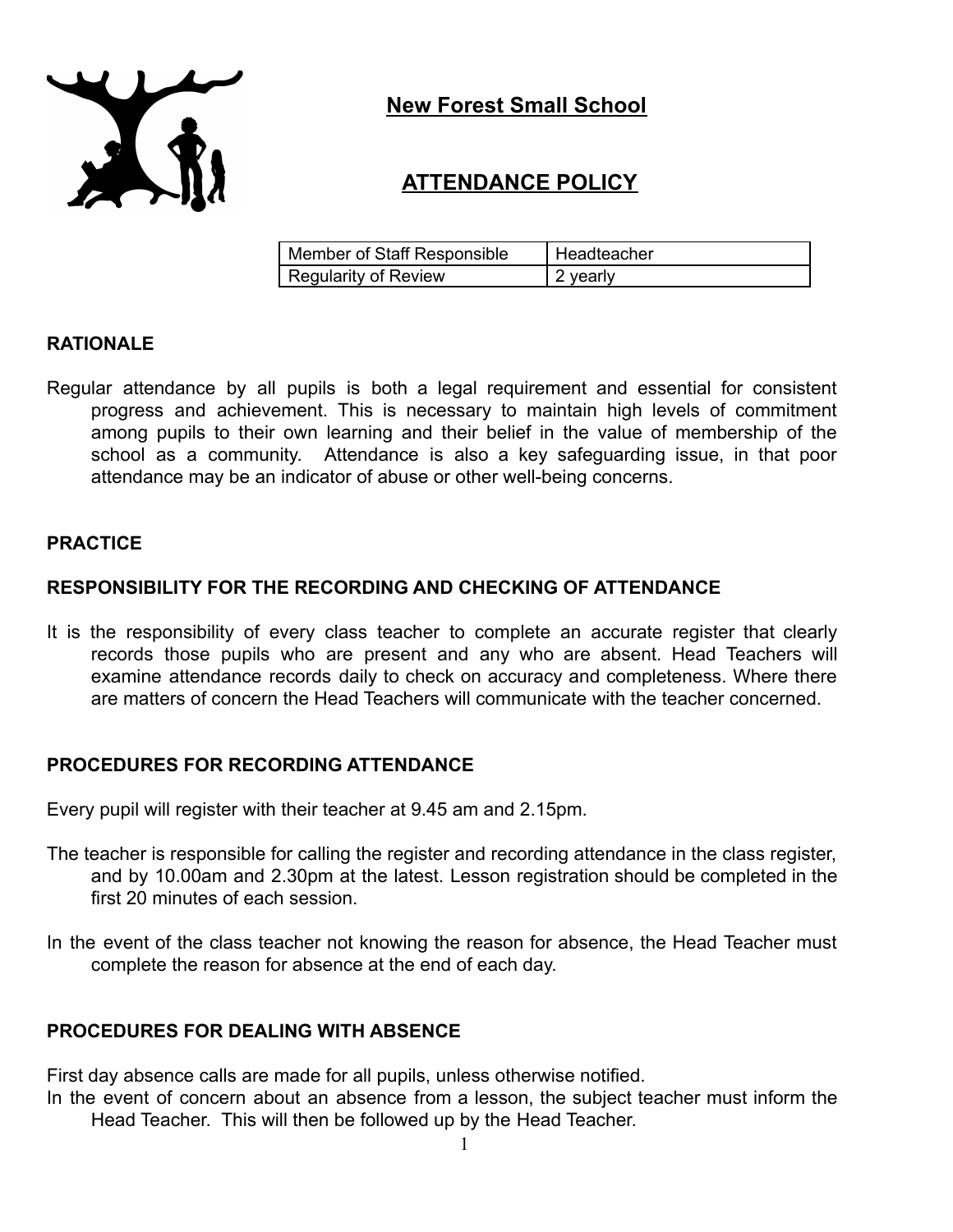### **HOME AND SCHOOL LINKS**

- Reasons for all absences are required from parents/carers. The preferred method is an email on the first day of absence by 10am.
- Emails, which excuse a pattern of poor attending, should be stored in a pupil's file, as these may be needed for any further action that is taken. E-mails which appear to condone absences must be referred to the Head Teacher in order for contact with the home to be made.

### **HOLIDAYS TAKEN IN TERM TIME**

- Extended absence from school caused by families taking their annual holiday during term time is strongly discouraged. Parents are advised of the school's view that such loss of teaching will be detrimental to the progress of their children, especially in the upper secondary years.
- For pupils in Kindergarten and school years 1-9, requests for extended absence during term time should normally be submitted in writing to the Head Teacher at least a month in advance, unless the request is to attend a funeral or other special family occasion that could not have been foreseen in advance. They will be considered on an individual basis and may be denied at the discretion of the Head Teacher. If absolutely necessary, the school will authorise a maximum of one week's holiday per year. Any additional holiday during term time will automatically be treated as unauthorised.
- For pupils in years 10 and 11, family holidays will not be authorised. Absences of two days or more will be authorised only in exceptional circumstances (such as funerals held overseas, or visits with a specific educational purpose) and should be kept to a minimum.
- In the event that absence during term-time is authorised, parents are responsible for ensuring that their children complete any additional homework tasks set by teachers to cover the lessons that they will be missing. If this is not achieved to the satisfaction of the Head Teacher, any future requests for family holidays during term-time will automatically be refused, and if parents still proceed to take their children out of school, the resulting absence will be treated as unauthorised.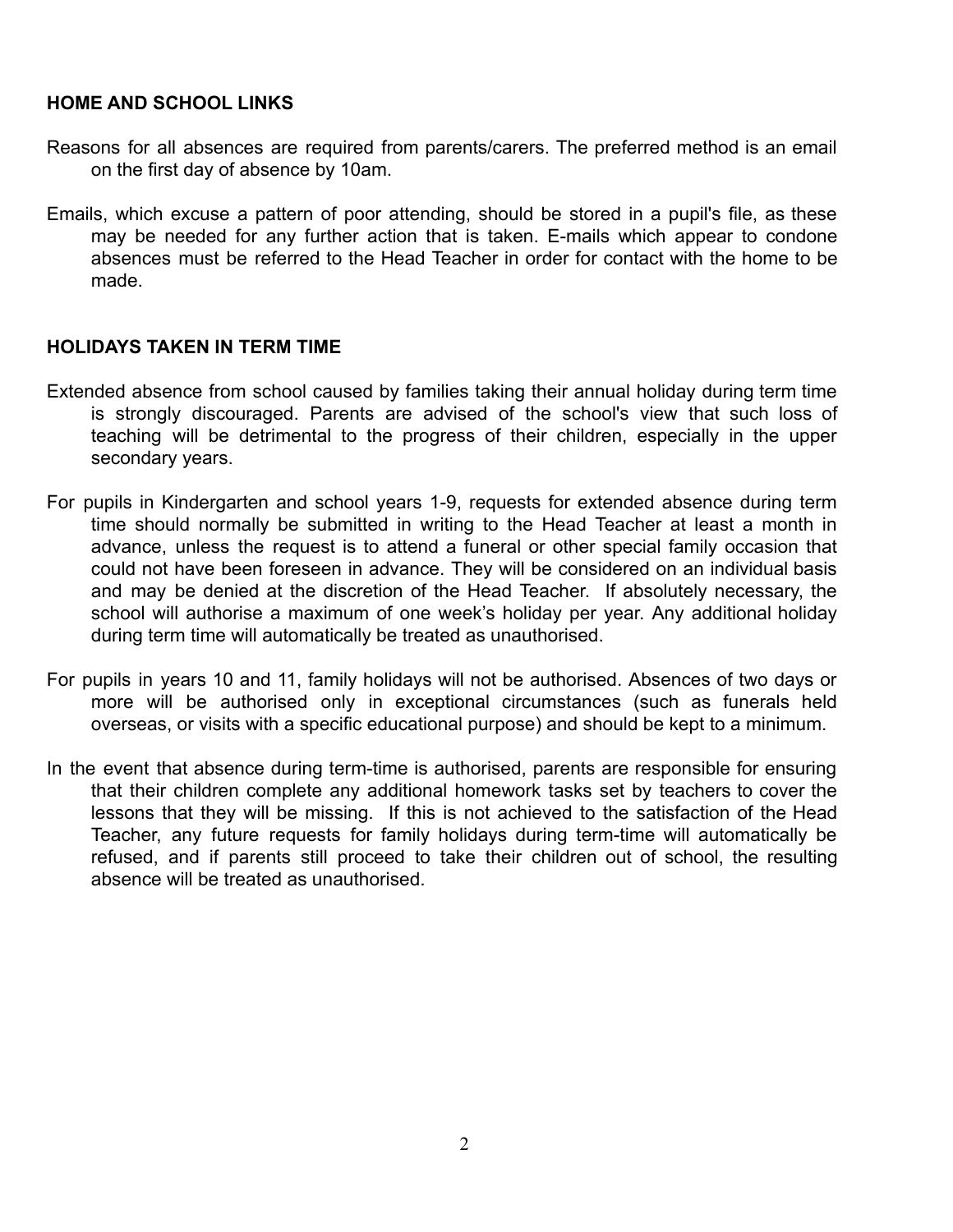### **VALUING GOOD ATTENDANCE**

- Teachers should praise pupils whose attendance is consistently good or those who make an effort to attend.
- The termly tallies states Attendance Achieved for school records and places high importance on attendance levels, especially in the pupil's final year.

Subject teachers also have a role in praising good attendance as one way of keeping up with work and gaining maximum benefit from the many curricular opportunities.

# **PUPILS WHO ARE SUBJECTED TO LENGTHY ABSENCE**

It will be natural for pupils who are absent for a long period to feel isolated from their school.

- Where this is the case, arrangements are made for work to be sent home and for pupils to visit to allow some feeling of 'being in touch' to take place.
- Head Teachers will normally take responsibility for these contacts to be made and continued throughout the period of absence.

# **REINTEGRATION STRATEGIES**

- It is accepted that some absence will be caused by domestic, social or school based reasons. Where this is the case the school will work closely with the home and the pupil to help overcome difficulties, ensuring that any potential safeguarding issues are closely monitored in accordance with the school's Safeguarding Policy.
- Strategies that help to establish the pupil as a full attendee will be employed and this may involve part time attendance or flexi-schooling initially, on a case-by-case basis.
- When a pupil returns to school, effective monitoring of attendance, academic performance and social integration will need to be undertaken by the Head Teacher.
- Pupils with a record of truancy who return to school should be quietly welcomed back and efforts made to reintegrate them fully into the life of the school.

# **FLEXI-SCHOOLING**

"Flexi-schooling" or "flexible school attendance" is an arrangement between the parent and the school where the child is registered at school and attends the school only part time; the rest of the time, the child is home educated (on authorised absence from school). Flexi-schooling is not the same as temporary part-time absence where full reintegration is expected.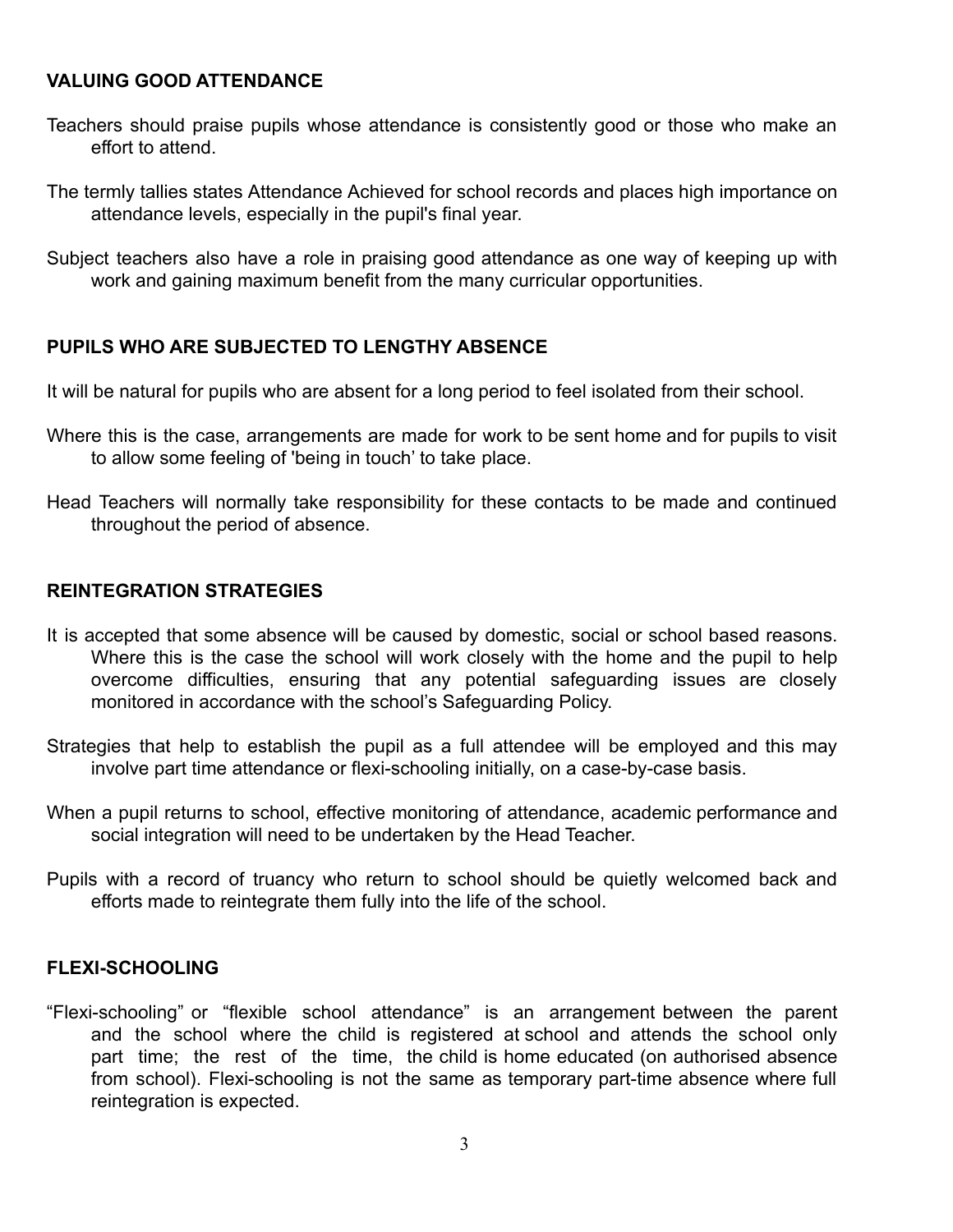NFSS allows flexi-schooling in the primary years, either on a long-term basis or as a short-term measure for a particular reason, if it is agreed in advance by the Headteacher and the Designated Safeguarding Lead after an interview with the parents/carers. Full-time attendance is a requirement by secondary age, although on rare occasions where a child has an Education, Health and Care Plan, part-time attendance may be more appropriate for a specified period of time. For more information on the management of flexi-schooling, and the Flexi-Schooling Agreement to be completed by, refer to the separate Flexi-Schooling Policy.

### **OFF-SITE PHYSICAL EDUCATION**

On occasion, children may be given permission to attend off-site physical education activities offered by external providers, in place of the PE provision offered by the school. Requests should be made in writing to the Head Teacher, enclosing a full description of the activity and the provider, a copy of the provider's up-to-date Extended DBS certificate, and an appropriate and up-to-date certificate of insurance. The school reserves the right to refuse such requests if there are any concerns about safeguarding or the professional standards of the provider.

### **PERSISTENT LATECOMERS**

Pupils and/or parents of pupils who arrive persistently late will be spoken to by the Head Teacher. Further sanctions are applied if a pupil continues to arrive late, in accordance with the school's Behaviour Policy..

# **SAFE KEEPING OF ELECTRONIC ATTENDANCE REGISTERS**

Attendance registers are kept electronically as password-protected files on class desktop computers and selected staff members' mobile phones. They will not be accessed via mobile phones outside registration times except for specific administrative reasons or fire drill or off-site outings.

### **MONITORING**

The Head Teachers will monitor this policy and its practices.

Head Teachers will monitor attendance termly, highlighting the school's current attendance percentage and discussing actions and/or support for pupils with attendance recorded at 80% or below.